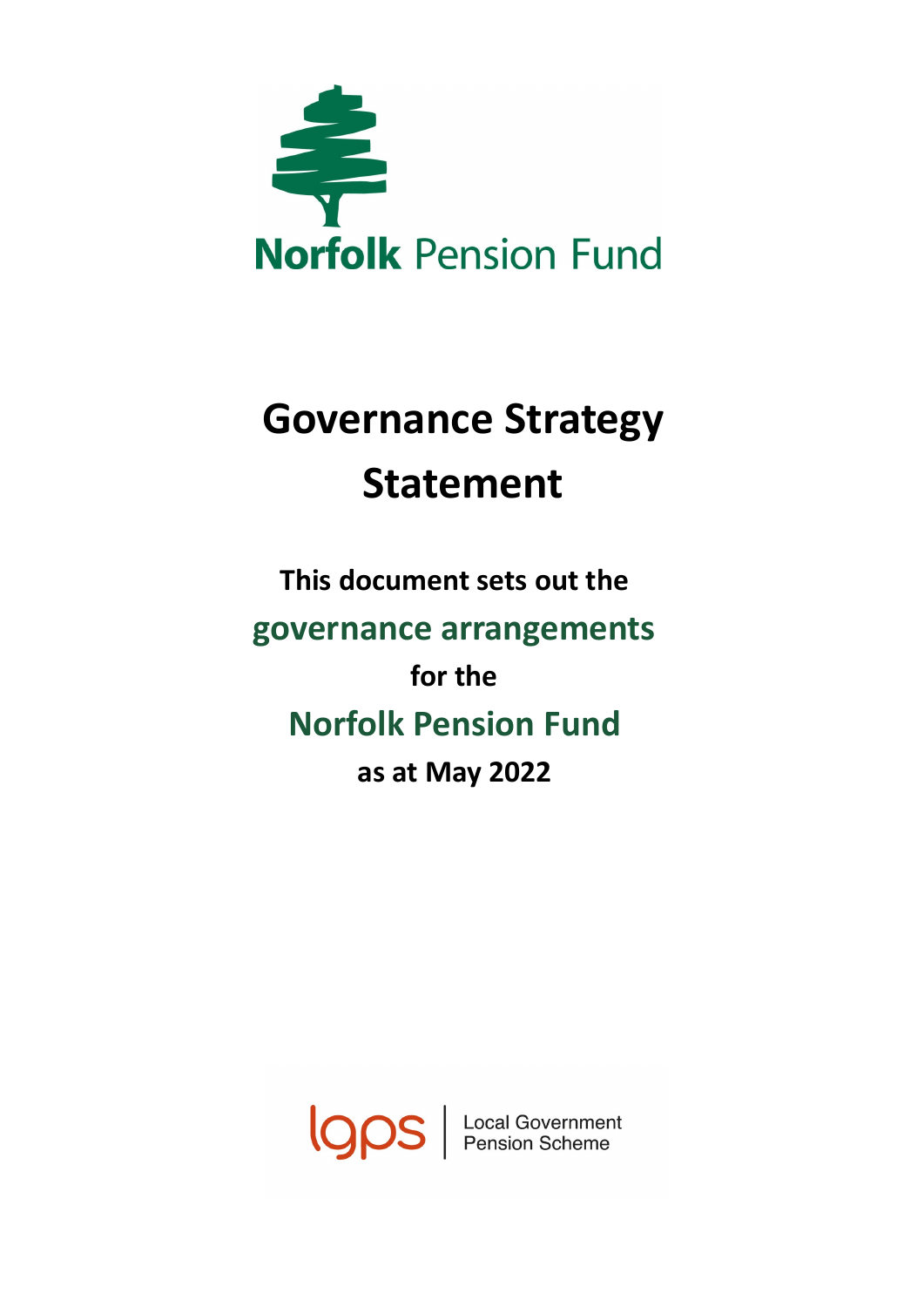### **Administering Authority**

Norfolk County Council (NCC) is the **Administering Authority** of the Norfolk Pension Fund and administers the Local Government Pension Scheme (LGPS) on behalf of participating employers and scheme members.

- Norfolk County Council has delegated its pensions functions to the **Pensions Committee**
- Norfolk County Council has delegated responsibility for the administration and financial accounting of the Norfolk Pension Fund to the **Executive Director of Finance and Commercial Services**
- The **Norfolk Pension Fund Pensions Oversight Board** acts as the **Local Pension Board** for the Norfolk Pension Fund

#### **Pensions Committee**

The Pensions Committee is responsible for the strategic management of the assets of the Fund and the administration of benefits. The Pensions Committee meets quarterly in order to:

- Ensure compliance with legislation and best practice
- Determine policy for the investment, funding and administration of the Fund
- Monitor performance across all aspects of the service
- Consider issues arising and make decisions to secure efficient and effective performance and service delivery
- Appoint and monitor advisors
- Ensure that arrangements are in place for consultation with stakeholders as necessary

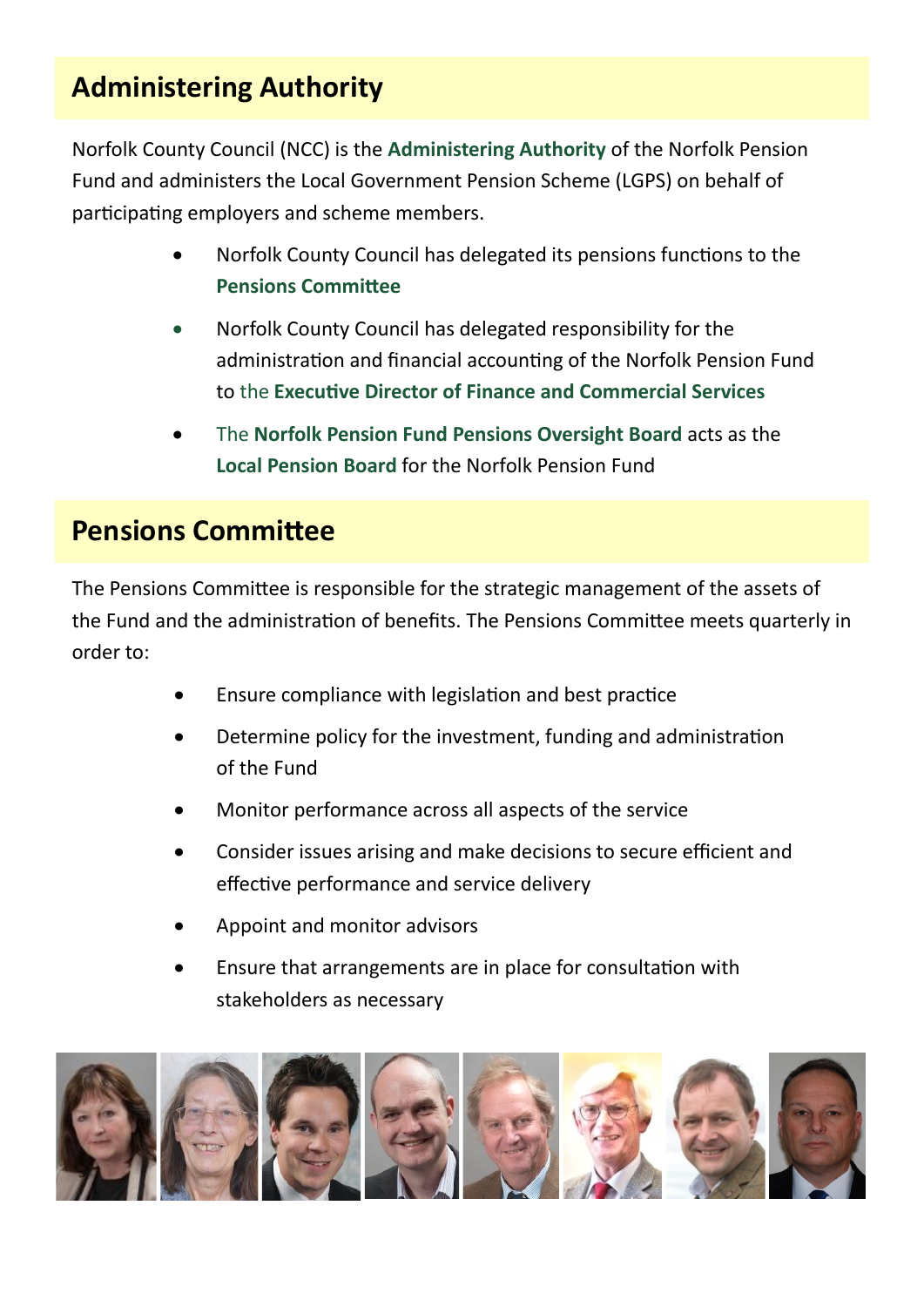### **Pensions Committee Trustees\***

- The Pensions Committee act as Trustees and oversee the management of the Norfolk Pension Fund
- As Trustees, their overriding duty is to ensure the best possible outcomes for the Pension Fund, its participating employers and scheme members
- Their knowledge is supplemented by professional advice from Pension Fund staff, professional advisers and external experts
- To meet the requirements set out by the Pensions Regulator's Code of Practice, Trustees need a certain level of expertise. An ongoing programme of trustee training is delivered and no substitutions are allowed at Committee

#### **Pensions Committee Membership**

There are eight members of the Pensions Committee:

| <b>Chairman</b>                  | <b>Norfolk County Councillor</b>                                                                   | <b>Judy Oliver</b>                     |
|----------------------------------|----------------------------------------------------------------------------------------------------|----------------------------------------|
|                                  | <b>Norfolk County Councillor</b>                                                                   | Alison Birmingham                      |
|                                  | <b>Norfolk County Councillor</b>                                                                   | <b>William Richmond</b>                |
|                                  | <b>Norfolk County Councillor</b>                                                                   | Daniel Roper                           |
|                                  | <b>Norfolk County Councillor</b>                                                                   | <b>Martin Storey</b>                   |
| <b>Vice-Chairman</b>             | District Councillor (elected by the Local<br>Government Association)                               | <b>Alan Waters</b>                     |
|                                  | District Councillor (elected by the<br>Local Government Association)                               | John Fuller                            |
|                                  | <b>Staff Representative</b>                                                                        | <b>Steve Aspin</b>                     |
|                                  | Observer**                                                                                         | Open to all participating<br>employers |
| <b>Other</b><br><b>attendees</b> | Administrator of the Fund<br>(NCC Executive Director of Finance and<br><b>Commercial Services)</b> | Simon George                           |
|                                  | Director of the Norfolk Pension Fund<br>Investment Advisor to the Fund<br>(Hymans Robertson)       | <b>Glenn Cossey</b><br>David Walker    |

**\*** Pensions Committee members act as Trustees but do not have legal status as Trustees.

\*\* The observer seat is not currently part of the formal Constitution and does not have voting rights. However, the observer seat is an equal member of the Committee in all other ways, with access to all Committee papers, officers, meetings and training, along with the opportunity to contribute to the decision making process.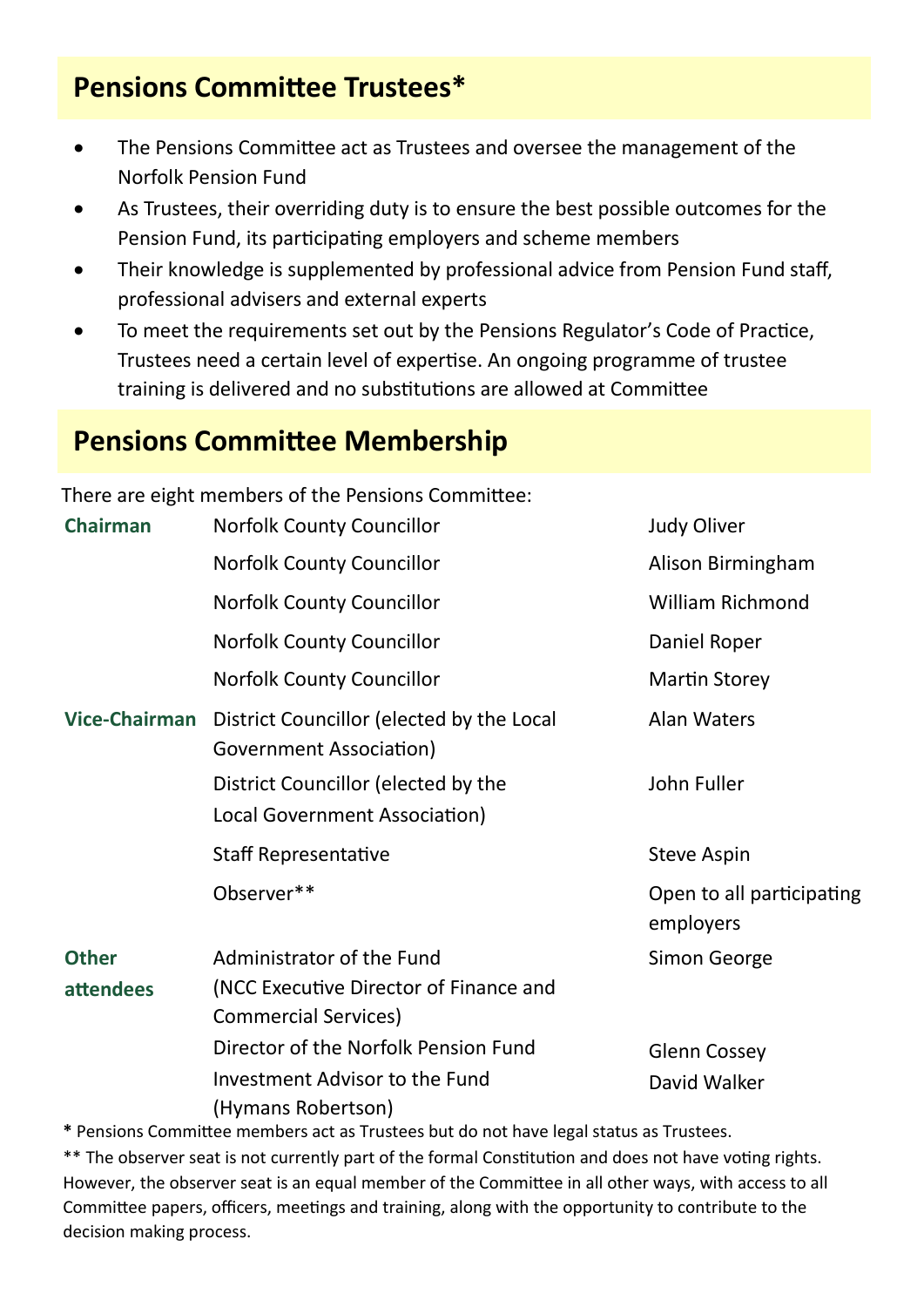#### **Local Pension Board**

In line with all public service pension schemes, each Local Government Pension Scheme (LGPS) Fund is required to have a Local Pension Board.

The Local Pension Board for the Norfolk Pension Fund is called the **Norfolk Pension Fund Pensions Oversight Board**.

#### **Role of the Pensions Oversight Board**

The role of the **Pensions Oversight Board**, as defined by Regulation 106 of the Local Government Pension Scheme Regulations 2013, ("the Regulations") is to:

- Assist the **Administering Authority** to secure compliance with:
	- the Regulations and any other legislation relating to the governance and administration of the Local Government Pension Scheme (LGPS);
	- requirements imposed in relation to the LGPS by the Pensions Regulator (tPR); and
	- such other matters as the LGPS regulations may specify
- Assist the **Administering Authority** to ensure the effective and efficient governance and administration of the Norfolk Pension Fund
- Provide the **Administering Authority** with such information as it requires ensuring that any member of the **Pensions Oversight Board** or person to be appointed to the **Pensions Oversight Board** does not have a conflict of interest

The **Pensions Oversight Board** also helps ensure that the Norfolk Pension Fund is managed and administered effectively and efficiently and complies with the Code of Practice on the governance and administration of public service pension schemes issued by The Pensions Regulator.

The creation of the **Pensions Oversight Board** does not change the core role of the **Administering Authority** nor the way it delegates its pension functions to the **Pensions Committee**. The **Pensions Oversight Board** does not replace the **Administering Authority** nor make decisions which are the responsibility of the **Administering Authority** under both the Regulations and other relevant legislation.

The **Pensions Oversight Board** only has the power to oversee decisions made by the **Administering Authority** and to make recommendations to improve the efficient and effective administration and governance of the pensions function, including funding and investments.

The full **Terms of Reference** for the **Pensions Oversight Board** are on the Norfolk Pension Fund website at **[www.norfolkpensionsfund.org](http://www.norfolkpensionfund.org/governance/local-pension-board/)**.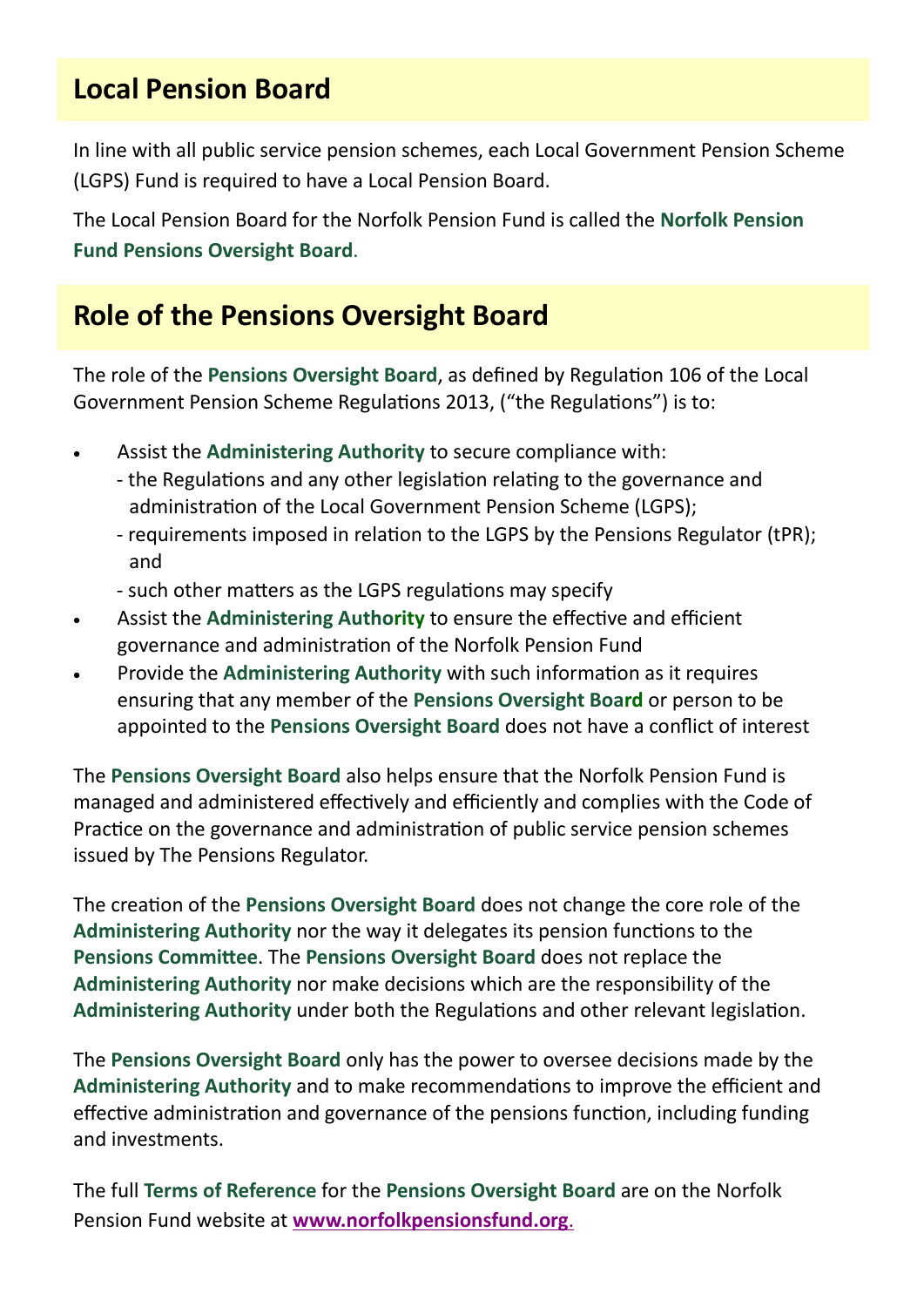### **Pensions Oversight Board Membership**

The **Pensions Oversight Board** has an equal number of scheme member and scheme employer representatives (three of each), along with an Independent Chairman:

| <b>Independent Chair</b>              | <b>Brian Wigg</b>                                                                                            |
|---------------------------------------|--------------------------------------------------------------------------------------------------------------|
| <b>Scheme Member Representative</b>   | <b>Frances Crum</b><br>Active/deferred member                                                                |
| <b>Scheme Member Representative</b>   | Peter Baker<br>Pensioner member                                                                              |
| <b>Scheme Member Representative</b>   | Jonathan Dunning<br>Trade union                                                                              |
| <b>Scheme Employer Representative</b> | Cllr Chris Walker, Poringland Parish Council<br>Levying/precepting employer                                  |
| <b>Scheme Employer Representative</b> | Howard Nelson, Diocese of Norwich<br><b>Education and Academies Trust</b><br>Non-levying/precepting employer |
| <b>Scheme Employer Representative</b> | Sally Albrow, Norfolk County Council                                                                         |

**Pensions Oversight Board** members comply with the Norfolk Pension Fund training policy, and training opportunities are as far as possible are shared with the **Pensions Committee**.

Each member of the **Pensions Oversight Board** is responsible for complying with the knowledge and understanding requirements of section 248A of the Pensions Act 2004.

#### **Pensions Oversight Board Meetings**

There are at least two **Pensions Oversight Board** meetings a year and it normally meets quarterly.

Papers, agendas and minutes of these meetings are published on the Norfolk Pension Fund website at **[www.norfolkpensionfund.org](http://www.norfolkpensionfund.org/governance/local-pension-board/)**.

In addition, the **Pensions Oversight Board** produce an annual report in accordance with any regulatory requirements.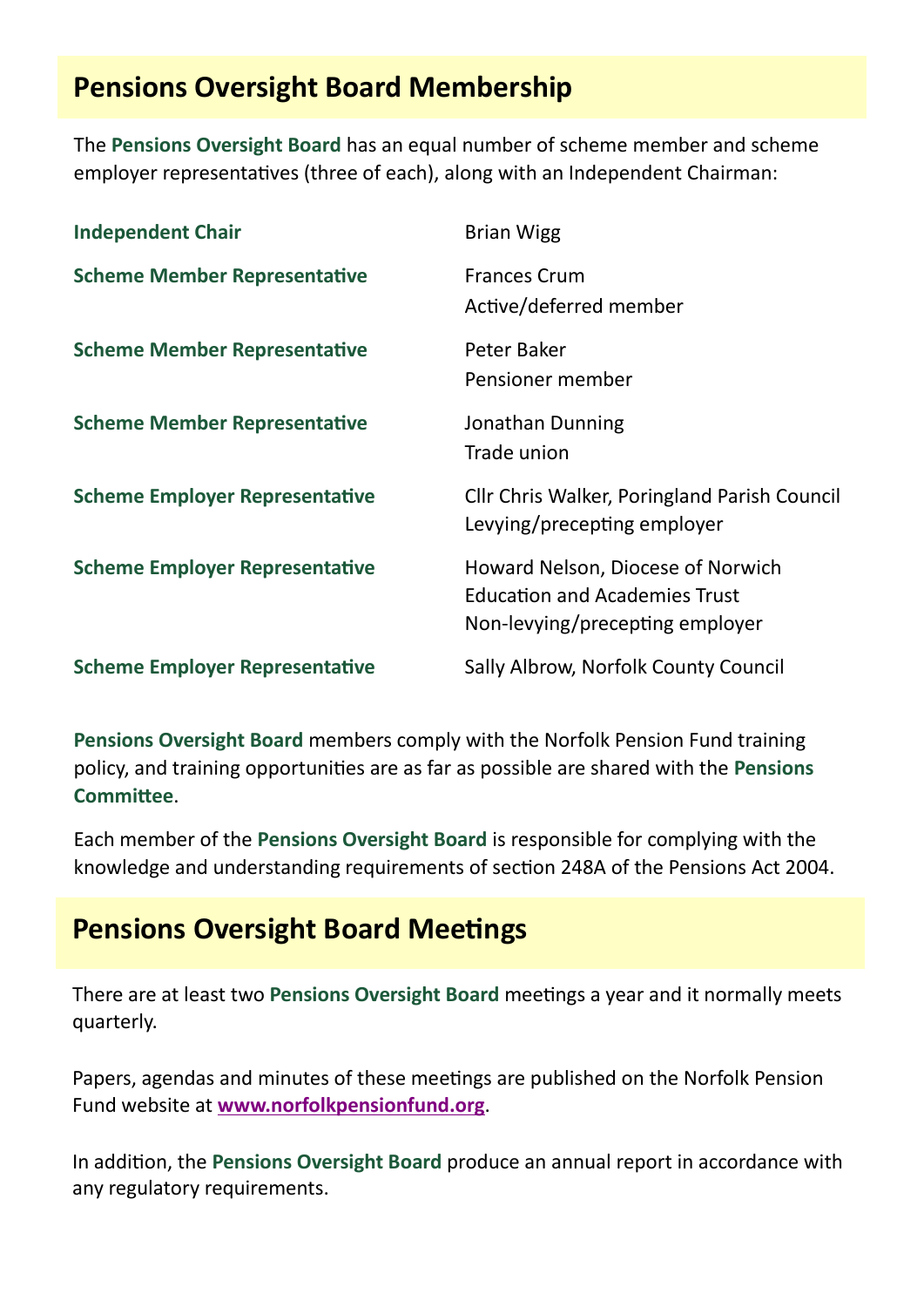### **Executive Director of Finance and Commercial Services**

- The **Executive Director of Finance and Commercial Services** is Norfolk County Council's Chief Finance Officer and Section 151 Officer
- As Administrator of the Fund he is responsible for:
	- The administration and financial accounting of the Fund
	- The preparation of the Pension Fund Annual Statement of Accounts

### **Legislation and Regulations**

- The Norfolk Pension Fund administers the Local Government Pension Scheme (LGPS) in Norfolk and is governed by the:
	- Local Government Pension Scheme Regulations 2013
	- Local Government Pension Scheme (Miscellaneous Amendments) Regulations 2014
	- Local Government Pension Scheme (Transitional Provisions, Savings and Amendment) Regulations 2014
	- Local Government Pension Scheme (Amendment) Regulations 2015
	- Local Government Pension Scheme (Management and Investment of funds) Regulations 2009, and subsequent amendments
- **Pensions Committee** is governed by Norfolk County Council's procedural rules under the Council's Constitution. The Committee's **Terms of Reference** are:
- "To administer all aspects of the Norfolk Pension Fund on behalf of Norfolk County Council as Administering Authority of the Local Government Pension Scheme, and on behalf of Norfolk County Council as an employer within the scheme alongside all other contributing employers, and on behalf of all scheme beneficiaries (scheme members) including:
	- Functions relating to local government pensions etc under regulations made under Sections 7, 12 and 24 of the Superannuation Act 1972
	- To receive and consider the draft Financial Statements for the Norfolk Pension Fund
	- To comment on the draft Financial Statements and make a recommendation to the Audit Committee that they be approved/not approved"
- Financial affairs are conducted in compliance with Norfolk County Council's Financial Regulations
- Funds are invested in compliance with the Norfolk Pension Fund's Investment Strategy Statement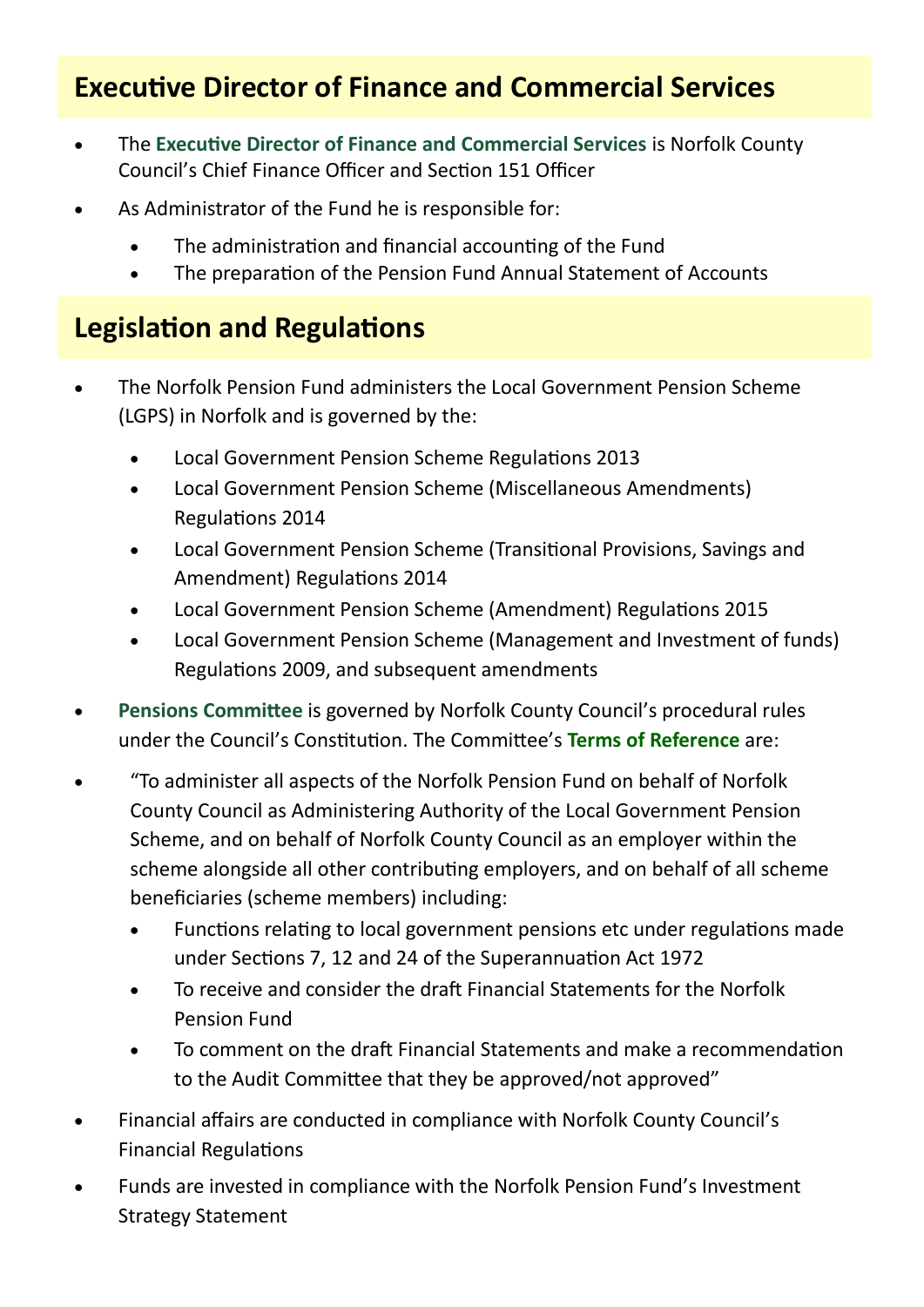### **Membership of the Fund and Local Accountability**



#### **Local Accountability - Representation**

#### **Employers**

- Employers are directly represented on Pensions Committee and the Pensions Oversight Board
- All employers are invited to regular Employer Forums and the Annual Meeting

#### **Scheme Members**

- Scheme Members are directly represented on Pensions Committee and the Pensions Oversight Board
- All active and deferred scheme members are invited to the Annual Meeting and Pensions Clinics; retired members receive two annual newsletters and are directly represented on the Pensions Oversight Board

#### **Membership as at 31 March 2022**

#### **426 Contributing Employers**

#### **28,490 Pensioners**

(members in receipt of a pension from the Fund)

#### **29,985 Active members**

(members who are currently in the employment of a participating employer)

#### **40,305 Deferred members**

(members who have left the employment of a participating employer,

but who are not yet in receipt of their pension)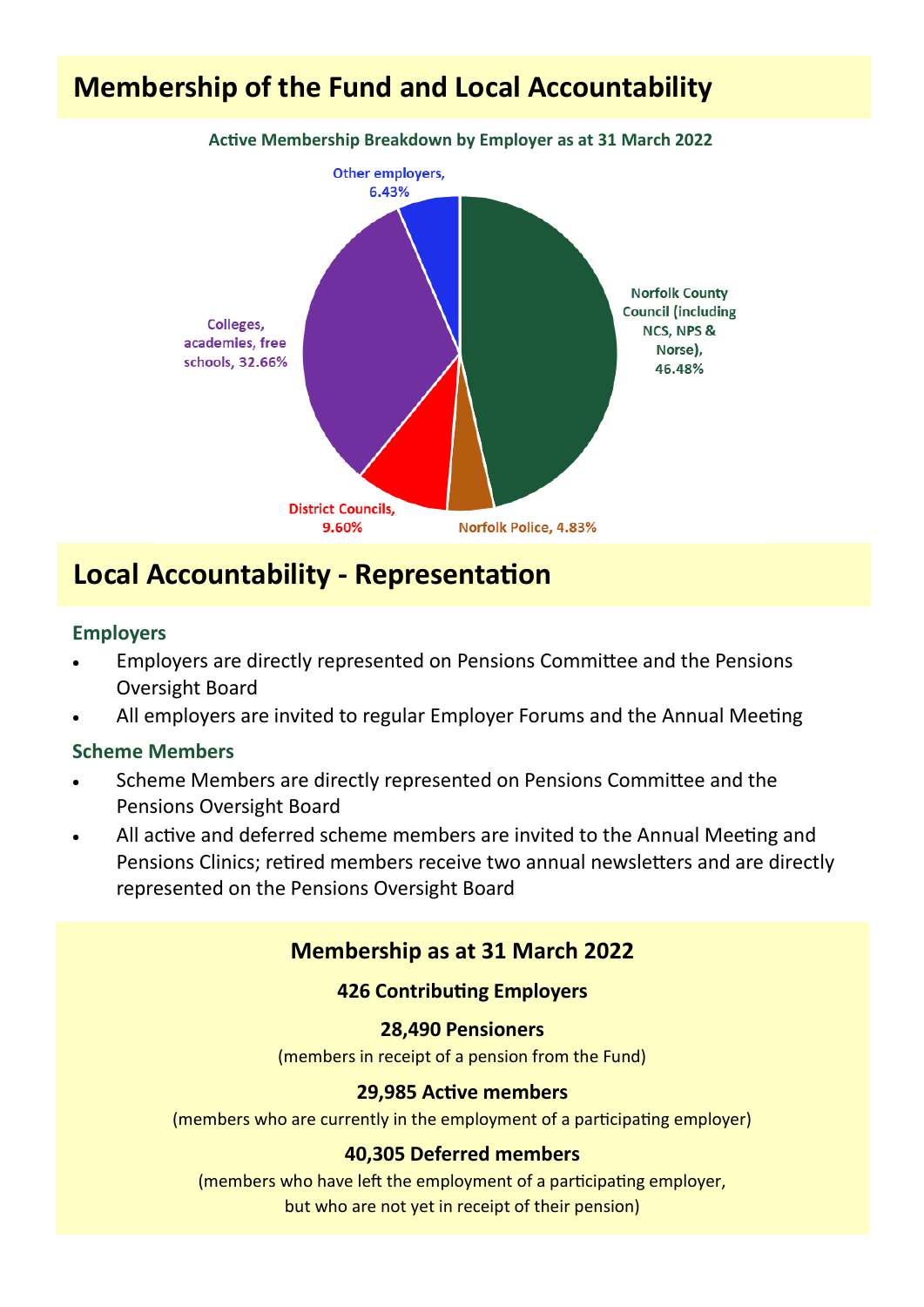### **Local Accountability - Transparency**

- The Fund is committed to providing clear, relevant, accessible and timely information to all stakeholders
- How it does this is set out in the annually updated Customer Care and Communication Strategy Statement. This is on our website at **[www.norfolkpensionfund.org](http://www.norfolkpensionfund.org/governance/keeping-you-informed/)**
- Pensions Committee reports, agendas and minutes are published on the Norfolk County Council website at **[www.norfolk.gov.uk](http://norfolkcc.cmis.uk.com/norfolkcc/Committees/tabid/62/ctl/ViewCMIS_CommitteeDetails/mid/381/id/30/Default.aspx)**
- Pensions Committee meetings are open to the public
- Pensions Oversight Board reports, agendas and minutes are published on the Norfolk Pension Fund website at **[www.norfolkpensionfund.org](http://www.norfolkpensionfund.org/governance/local-pension-board/)**
- The Annual Pension Fund Report and Accounts, reporting on the activities and investment performance of the Fund, and including the Pensions Oversight Board annual report, are on our website at **[www.norfolkpensionfund.org](http://www.norfolkpensionfund.org/governance/investment-and-stewardship/)**
- Payments over £500 are published on the Norfolk County Council website at **[https://www.norfolk.gov.uk/what](https://www.norfolk.gov.uk/what-we-do-and-how-we-work/open-data-fois-and-data-protection/open-data/payments-to-suppliers)-we-do-and-how-we-work/open-data-fois-anddata-[protection/open](https://www.norfolk.gov.uk/what-we-do-and-how-we-work/open-data-fois-and-data-protection/open-data/payments-to-suppliers)-data/payments-to-suppliers**
- Extracts from the Annual Report and a signpost to the whole document are included in the Annual Benefit Statement sent to all scheme members, and in Primetime, the annual newsletter sent to all retired members
- All scheme members and employers are invited to an Annual Meeting
- All employers and members of the Pensions Committee and Pensions Oversight Board are invited to our Employer Forums. These are an opportunity for employers to discuss matters of interest to their organisations with officers and members

#### **ACCESS Investment Pool**

The Norfolk Pension Fund participates in ACCESS (A Collaboration of Central, Eastern and Southern Shires), an investment asset pool of eleven Administering Authorities within the Local Government Pension Scheme (LGPS).

The ACCESS authorities have signed an [Inter Authority Agreement](http://www.accesspool.org/document/366) which established a Joint Committee at which the Chair from each Administering Authority Section 101 Committee ('Pensions Committee') is represented.

The Norfolk Pension Fund Pensions Committee and Pensions Oversight Board are regularly updated and review the work of the Joint Committee and the Operator, and ACCESS investment performance.

More information can be found on the ACCESS website at [www.accesspool.org.](https://www.accesspool.org/)